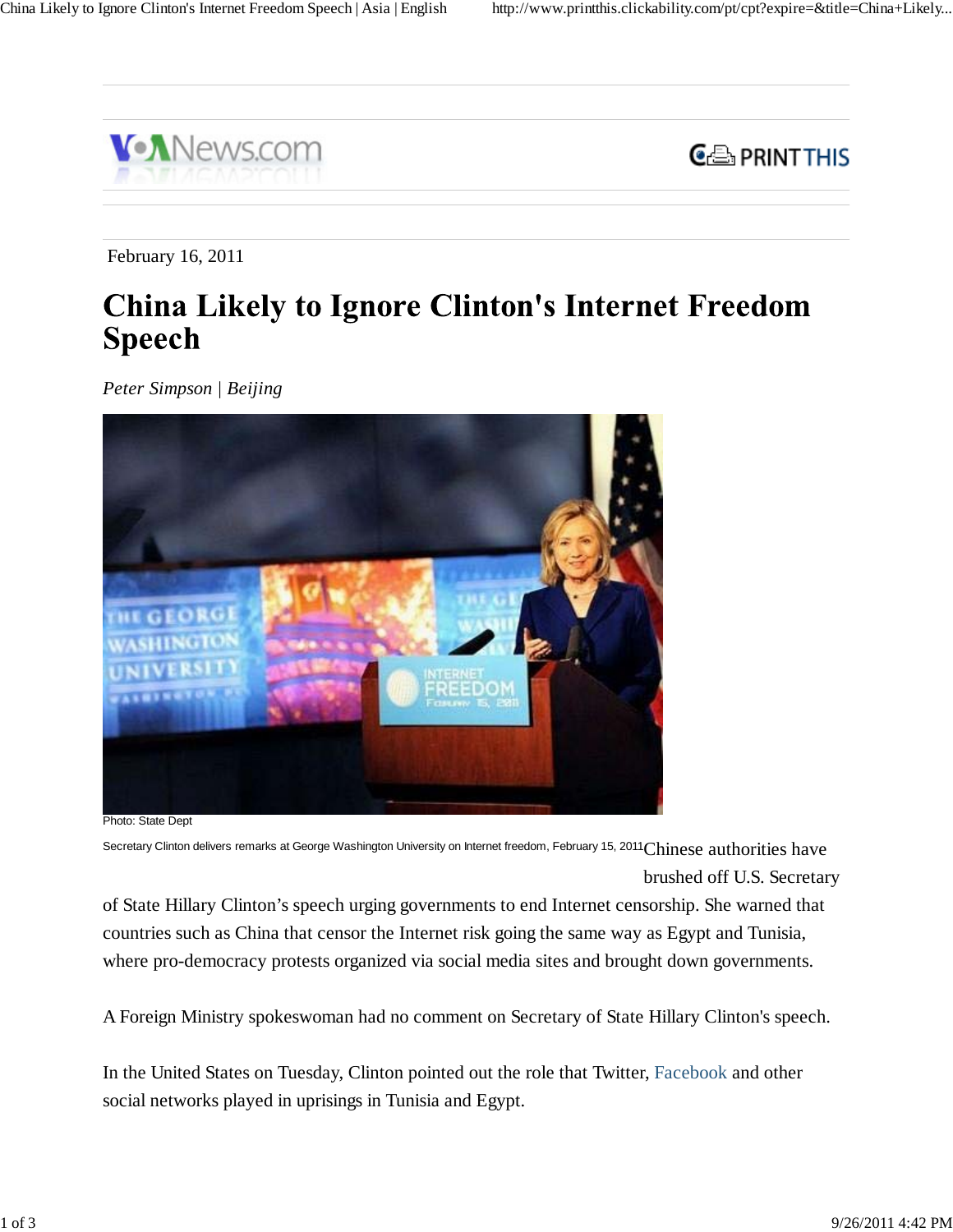Both sites are banned in China.

China's ruling Communist Party is determined to prevent social unrest, and contains efforts by its citizens to complain about the government or seek reforms.

Beijing routinely blocks the Web sites of foreign news organizations, including VOA. It also blocks topics it considers sensitive - such as the massive protests in Egypt that forced President Hosni Mubarak out of office.

Raising the question of Internet censorship with the Chinese government brought a response much like the one Foreign Ministry spokesman Ma Zhouxu gave last week.

Ma said the Internet in China is free and Chinese enjoy an open Internet.

David Bandurski, who heads the China Media Project in Hong Kong says Clinton's speech is likely to fall on deaf ears in China, which has what he describes as "rigorous controls" on the Internet.

He also says it there are limits to the Internet's role in pushing for greater democratic freedom in China and elsewhere.

"I think the caveat we have to remember is that the Internet is not a panacea in itself," Bandurski noted. "It is an important tool but we cannot over play the role of the Internet in isolation. How things will play in China is difficult to say. It is true it is an important tool for mobilizing around all sorts of issues in China."

He says while there is online discussion on many topics in China, it tends to be superficial.

For instance, recent online discussions of the Internet's role in finding missing children did not include any calls for the government to do more about child abductions.

Yu Guoming, a professor from Renmin University's journalism and communication department in Beijing, agrees with most of Clinton's speech.

But he says Internet freedom in China is complicated and a work in progress.

Yu says China's Internet is much freer than five years ago, and continues to open up.

But he says opening it up should not be rushed by pressure form other countries, especially the U.S., which he accuses of double standards.